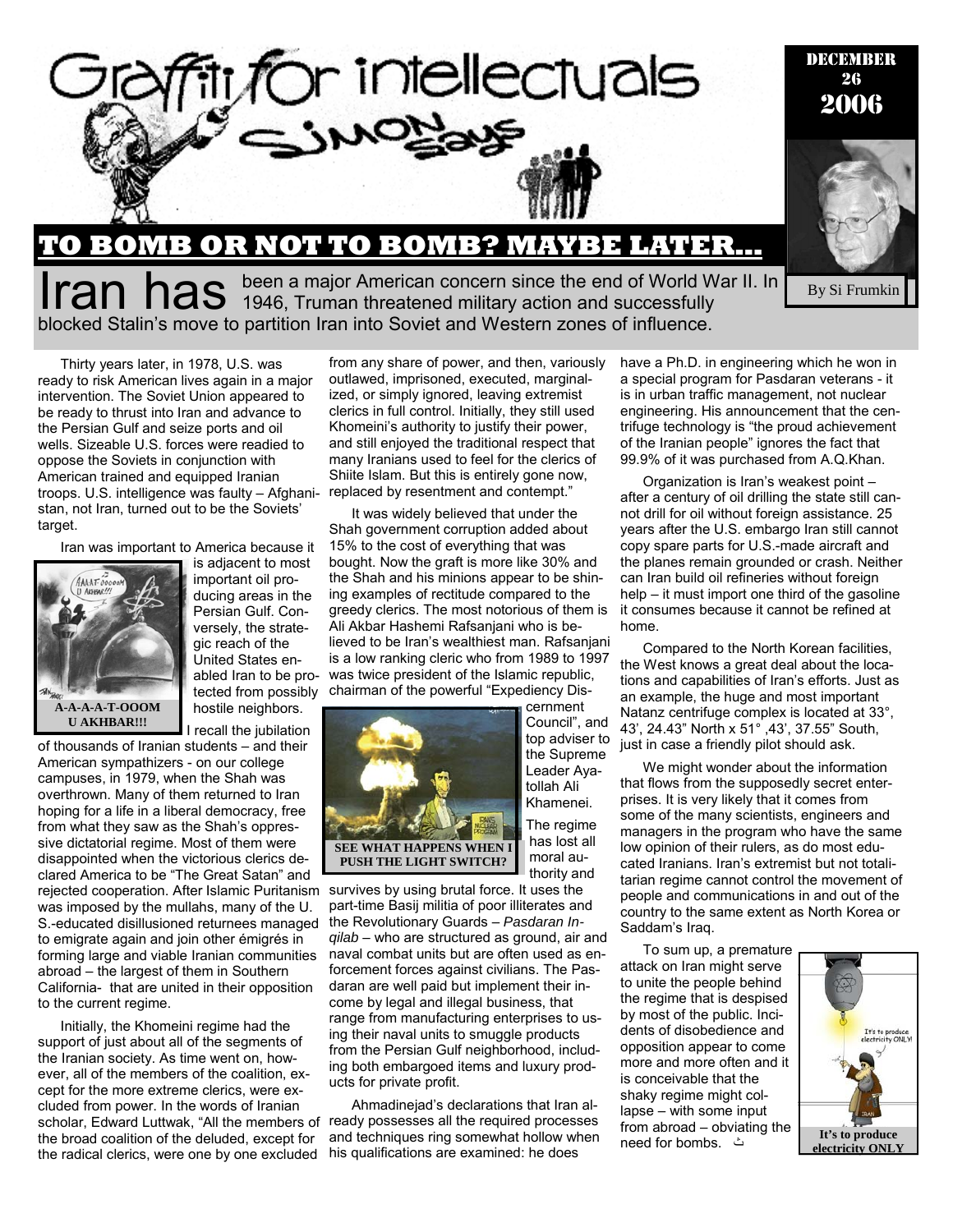## **RIGHT ON: SOUND FAMILIAR, MR. BUSH? M. Freund, J'lem Post, 11/28/06**

He was labeled a "hound," a "fool" and one whose "judgment is always at fault." Denigrated as  $\mathsf{H}\mathsf{C}$  Was "hopeless when in power," this wartime head of government was scorned as being arrogant, ignorant and just about everything else in between. His strategic judgment was called into question, his military approach was belittled and maligned, and his own generals even mocked him, accusing him of spouting "absurdities" and being oblivious to detail.

Does any of this sound familiar, Mr. Bush? conciliatory approach. The subject of the vitriol described above was none other than the fearless lion of Britain, Sir Winston Churchill. That's right. The man now



'WE DON'T KNOW WHERE WE'RE GOING, BUT WE ARE ON OUR WAY'

(In 1918, during the Civil War in Russia, Britain had sent troops to protect oil interests and Allied materiel from the Bolsheviks. Eventually, the British forces withdrew, but the government continued to send arms to the White Russians. The general public wondered if this was a war or not. This cartoon ran on September 8, 1919, in the London Daily Express)

credited with saving Western civilization from the Nazi onslaught was the target of ruthless censure and disapproval.

His critics were fierce and unrelenting, but that did not stop this great visionary from seeing beyond the headlines and standing up for what he knew to be right.

The question now is: Will George W. Bush follow in this great man's footsteps? The threat facing the Western world is no less urgent or grave than it was in Churchill's day. Then the Nazi leader spoke

openly of murdering the Jews, and of conquering the world. Now the modern-

day Hitler of Persia vows to commit genocide and boasts that the West will soon falter and collapse.

The only difference between the two is that while the Fuehrer could merely dream of obtaining an atomic arsenal, the tyrant of Teheran is dangerously close to getting one.

And the only person standing in his way, the one whom God Himself has given the ability to stop him, is none other than the president of the United States.

Without realizing it, we are standing at a defining moment not just for the Bush presidency, but for the future of the entire Jewish people and the Western world itself.

Enormous pressure is being brought to bear on the president to embrace diplomacy as the means for resolving the various crises in the Middle East. In recent months, the president has come under harsh criticism for the conduct of the war in Iraq. The results of the midterm elections earlier this month gave control over both houses of Congress to the Democrats, who will surely push for a more

And as The New York Times reported on Monday, the bipartisan Iraq Study Group headed by former US secretary of state James Baker will recommend that Washington engage rogue states such as Iran and Syria and open a dialogue with them. In other words, it is sounding more and more like 1940 all over again.

WHEN WINSTON Churchill took office in May of that year, an emboldened Germany was on the march and the pressure to appease the Nazi dictator was at its peak. The British Foreign Secretary, Lord Halifax, was a firm believer in negotiations, and he wanted nothing more than to reach an understanding with Hitler, in the hope that such a deal would hold.

But Churchill knew that the time for diplomacy had passed. He understood that the Nazis would honor an accord only for as long as it might serve their interests, and that they would not hesitate to break it in order to achieve their destructive, long-term goals.

And so, virtually alone in his belief, Churchill pressed forward, convinced that only by confronting the Nazis could the danger to his country, and the world, be averted once and for all.

At a time when others were busy closing their eyes to the mounting threat, Churchill bravely



president in the weeks and months ahead. Diplomacy has failed, and sanctions will not deter Mahmoud Ahmadinejad from pursuing his aims. Military force is the only way to prevent the ayatollahs from joining the nuclear club, and time is running out if they are to be stopped.

THE SO-CALLED experts and realists are dead wrong when they predict that military action against Iran would kindle a firestorm throughout the Middle East. Precisely the opposite is true.

The reverberations of putting Iran in its place would be entirely positive, and would be felt throughout the region.

Right now the radicals are emboldened because they sense that America is weak and in retreat. Hence, they feel free to make mischief and continue destabilizing the area.

As a result, Syria did not hesitate to or-

chestrate the murder last week of the Lebanese industry minister, Pierre Gemayel, and Iran is not shying away from its ongoing pursuit of nuclear weapons.

And all this talk of talking with the bad guys has only served to encourage them still further.



What is needed

now is decisive action, and fast, to slap them down and put the radicals back in their place.

A massive American air assault on Iranian nuclear installations would do just the trick. It would not only set back Teheran's atomic ambitions for years to come, but also serve as a resounding display of US will and resolve.

A strike on Iran would amount to a reversal of the Shi'ite surge that is now taking place throughout the region. It would take the wind out of the Iranian leader's apocalyptic sails, and it would have a noticeable impact on the sectarian violence now raging in Iraq, too.

Syria, Hizbullah and others would take notice, and America's ostensible Arab allies all of whom are Sunni - would certainly welcome a blow against the dangerous Iranian regime. Stopping Iran in its tracks is the great challenge of our day. For the sake of the entire Western world, and the future of the Jewish people, we can only hope and pray that President Bush will rise to the occasion and do what needs to be done.

"Had Britain stopped fighting in May 1940, Hitler would have won his war," wrote historian John Lukacs in Five Days in London. "He was never closer to victory." The same now holds true of Mahmoud Ahmadinejad, who may be just months, or even weeks away from crossing the nuclear point of no return.It was Churchill himself who once said, "I never worry about action, only inaction." As a result, he led his nation and the civilized world to victory.

Mr. President, may that now become your motto too. Ώ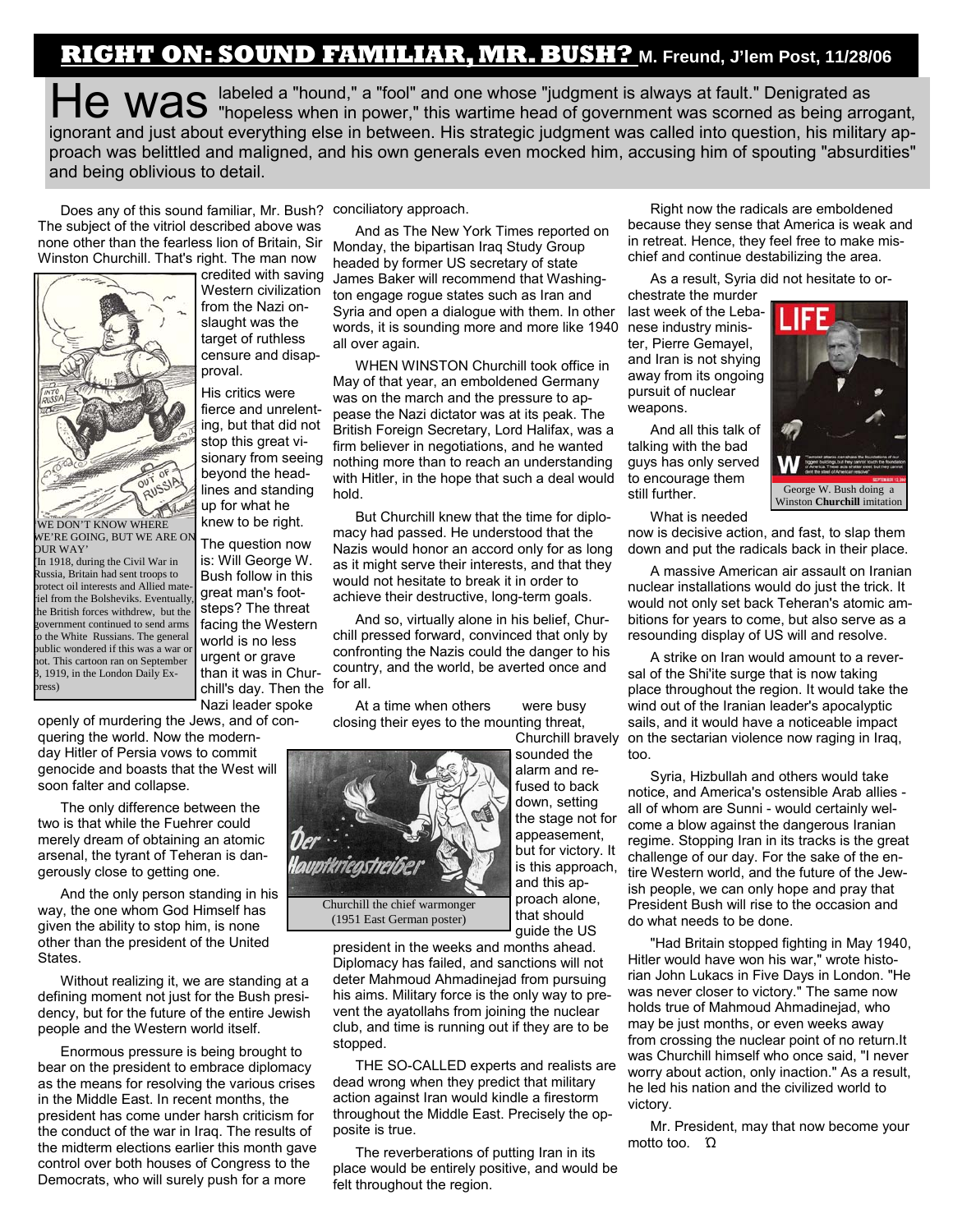## **'T BE FOOLED BY RONALD OLIVE!**

ELIOT LAUER & JACQUES SEMMELMAN, THE JERUSALEM POST Nov. 28, 2006

In Ronald Olive's Post op-ed, "I busted Pollard" (November 20), Olive promotes his book Capturing Jonathan Pollard: How One of the Most Notorious Spies in American History Was Brought to Justice. Olive proclaims that his book "tells the true documented story of Pollard," "set[s] the record straight," and dispels "speculation, rumor, myths and lies surrounding the Pollard case."

As pro bono counsel for Jonathan Pollard since 2000, we have comprehensive knowledge of the public court record in Pollard's case. Olive's book and op-ed piece are fanciful concoctions that are utterly incompatible with the US government's own carefully crafted submissions to the court in Pollard's case.

Jonathan Pollard was arrested in 1985. The US government conducted an overwhelmingly thorough investigation into his

conduct and character, and into the harm his conduct had caused. Pollard pleaded guilty in 1986 to a charge of conspiracy to deliver classified information to Israel. He was not charged with intent to harm the US, although such a charge existed in the US Code.

On March 4, 1987, Pollard was sentenced to life in prison. Prior to his sentencing, the government - the United States Attorney and secretary of defense Caspar Weinberger submitted over 130 pages of presentencing memo-

randa to the sentenc-

classified information, the inevitable conclusion is that these allegations do not appear anywhere in the government's pre-sentencing memoranda.

For example, Olive claims that Pollard delivered classified information to Pakistan in the hope that Pakistan would retain him as a paid spy. Undoubtedly, Olive wants to poison the mind of the ordinary Israeli (or Israel supporter) into believing that Pollard

> was a mercenary who would just as readily have spied for Pakistan as he did for Israel.

In assessing the credibility of this allegation, it is important to know that no such allegation appears anywhere in the public record docket materials. And since we have to assume neither Olive nor any of his "sources" would risk going to prison by disclosing something that appears in the classified docket materials, it is apparent that this allegation is not found anywhere in the government's voluminous presentencing memoranda.

It therefore has no credibility whatsoever.

If the government believed this and other allegations made by Olive, it would have ncluded them in the presentencing memoranda. The

government took an extremely aggressive approach toward Pollard, and would have relished the opportunity to inform the sentencing judge that Pollard had violated the law by delivering classified information to Pakistan and with mercenary motives, to boot.

The book and op-ed piece contain numerous accusations that are nowhere to be found in the public sentencing docket, and that could not be disclosed if they were in the classified sentencing docket. They are therefore in neither place, and cannot be considered even remotely reliable.

In his book, Olive asserts that Pollard's conduct caused "irreparable damage" and "incalculable" harm to the US. However, the Victim Impact Statement submitted to the court by the Department of Justice in 1987 (and now a matter of public record) portrays a very different effect on the US.

After preliminarily noting the substantial

"breadth and scope" of the information provided, as well as the fact that "thousands of pages" of documents were delivered by Pollard to Israel, the statement goes on to describe the actual damage to the US as follows:

Mr. Pollard's unauthorized disclosures have threatened the US [sic] relations with numerous Middle East Arab allies, many of whom question the extent to which Mr. Pollard's disclosures of

classified information have skewed the balance of power in the Middle East. Moreover, because Mr. Pollard provided the Israelis virtually any classified document requested by Mr. Pollard's coconspirators, the US has been deprived of the quid pro quo routinely received during authorized and official intelligence exchanges with Israel, and Israel has received information classified at a level far in excess of that ever contemplated by the National Security Council. The obvious result of Mr. Pollard's largesse is that US bargaining leverage with the Israeli government in any further intelligence exchanges has been undermined. In short, Mr. Pollard's activities have adversely affected US relations with both its Middle East Arab allies and the government of Israel.

While we cannot condone any unauthorized disclosure of classified information, the government's own words in the Victim Impact Statement, carefully scripted to present the most compelling case for the maximum sentence (life in prison), reflect - at worst - shortterm friction between the US and unnamed Arab countries, and temporary reduction in bargaining leverage by the US rather than permanent, irreversible, and overwhelming damage to US national security, as claimed by Olive. Nowhere does Olive see fit even to mention the comparatively modest damage described in the Victim Impact Statement, which is how the US government itself has chosen to describe the harm caused by Pollard's conduct in the court document designed precisely for that purpose.

In sum, while Olive describes his book as a "true documented story," it is nothing of the sort. To use Olive's own words, his book is an exercise in "speculation, rumor, myths and lies." ☼

ing judge. Those memoranda set forth in detail what the government claimed it had uncovered about Pollard's conduct and charac**tragically—still timely** 

Substantial portions of the memoranda were designated "classified" and were placed under seal. No one representing Pollard, including us - his security-cleared attorneys has been permitted to see the classified portions of the docket since the sentencing in 1987.

ter, and about the harm he had caused.

In his book, Olive specifically disclaims ever having seen the classified sentencing materials. Yet he makes allegations against Pollard that appear nowhere in the unclassified, public portion of the sentencing materials. Since it is fair to assume that neither Olive nor any of his purported "sources" would violate US criminal law and disclose